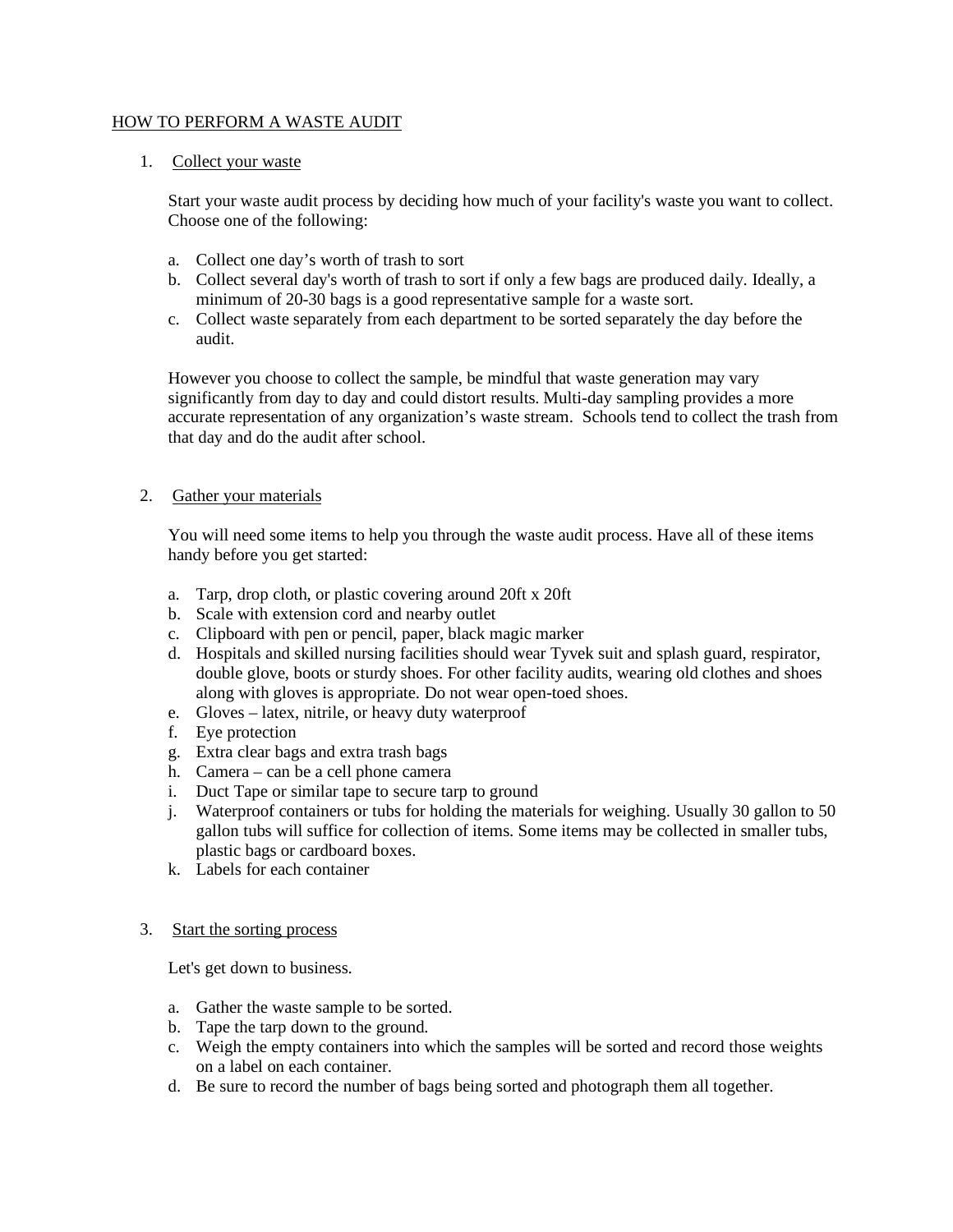- e. Sort the waste sample by major components plastic containers, glass bottles and jars, paper and chipboard, cardboard, aluminum and steel cans, compostable organics and trash.
- f. If applicable, sort other categories such as electronics, pallets, wood debris, different packing materials, different grades of manufacturing plastics, Styrofoam blocks, construction and demolition debris, and other items specific to your industry.

## 4. Weigh and photograph each category

- a. On a worksheet, record the location and size of each container, dumpster or compactor from which you are sorting. Example: 55 gallon gray Brut, 8 yard front load container, 34 yard compactor.
- b. Photograph each category separately. If an item has more than one collection container, photograph all the containers together with that particular item. If possible, get a group shot of all sorted items in their respective containers.
- c. Visually inspect the group to determine the percent total of each item in the waste stream. Record this on the sheet as well. This percentage may end up different from percent by weight. For example, blocks Styrofoam takes up a lot of room but weigh very little. Therefore, a large amount of Styrofoam in the waste stream may greatly impact the volume but not the weight.
- d. Once each category is sorted into a tub or container, weigh each one and remember to subtract out the tare weight to get the true weight of the item. Some items may take up multiple containers so be sure to add all weights together of a particular item. Use the worksheet to record the findings of your waste sort by filling in the columns with the weight of each material.

When the sort is complete:

- a. Calculate the total weight of material found within each waste receptacle.
- b. Calculate and record the total weight of each material found in all waste receptacles.
- c. Based on the total amount of waste sorted, calculate the percentage of each type of material found in all of the waste receptacles.
- d. Visually inspect the sorted items and determine percent by volume of the total waste stream for each item.

# 5. Analyze the waste audit data

Once the waste audit worksheet has been completed, you will know the weight and percentage of each type of material found in the waste stream. Based on this information you will now determine how to best divert or manage the items found in the waste stream through the various methods mentioned in the beginning.

### 6. Choose a recycling company

Based on the results, narrow down the recycling companies that will best suit your needs. See a list of companies that offer recycling services. Some companies haul both waste and recycling. Interview each company and have them visit your facility to show you how they wish to collect your items for pick up.